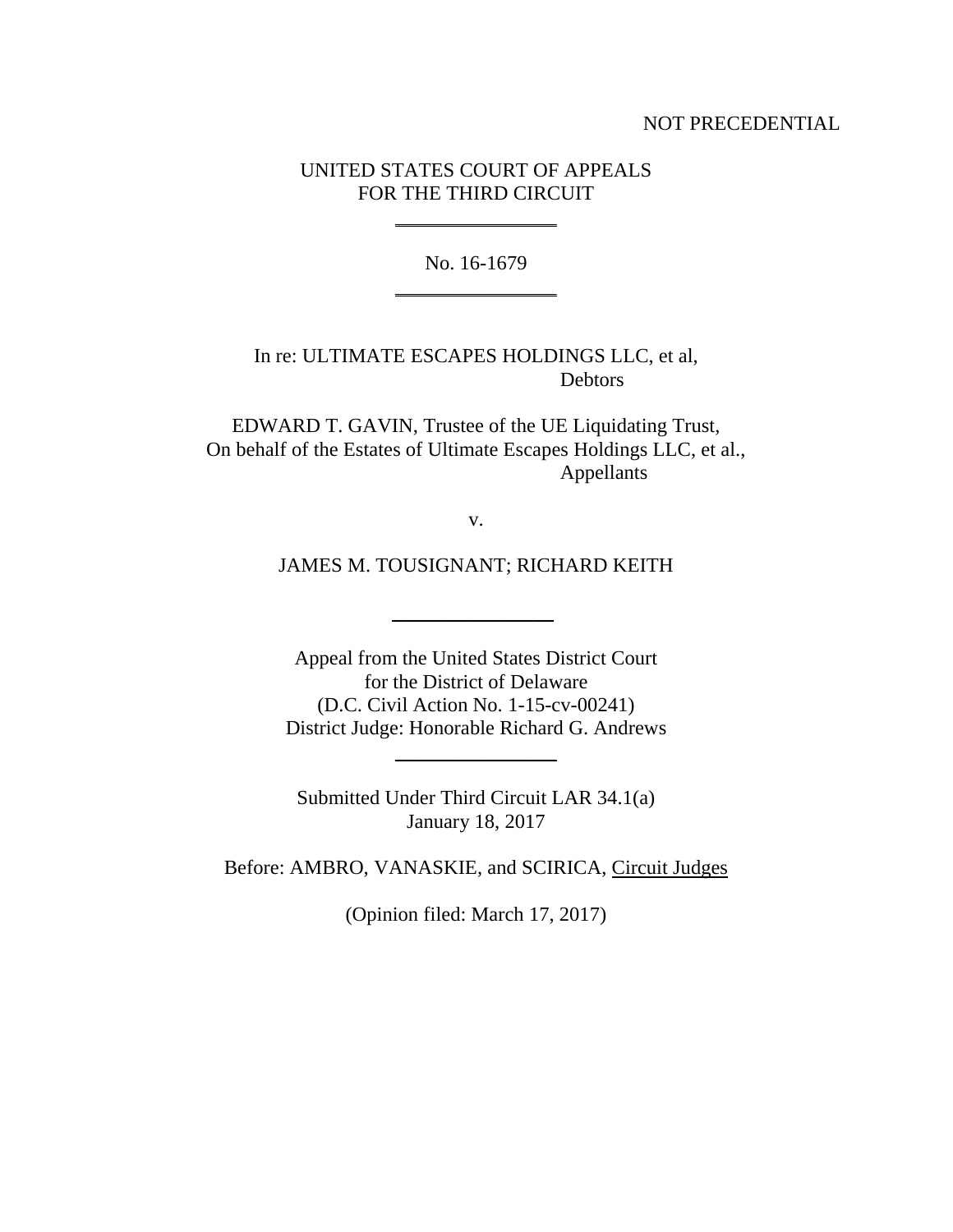# OPINION\* \_\_\_\_\_\_\_\_\_\_\_\_\_\_\_\_

 $\overline{\phantom{a}}$ 

# AMBRO, Circuit Judge

Edward T. Gavin, the Trustee of a Chapter 11 liquidating trust, appeals the judgment—following a three-day bench trial—of a breach-of-fiduciary-duty lawsuit in favor of two inside directors of an insolvent company that set up memberships relating to high-end vacation residences and related services. The alleged breach of fiduciary duty stems from a deal an inside director negotiated at the eleventh hour to cover a cash shortfall. The deal, which was intended to transfer, among other things, only a limited number of members to the bankrupt company's direct competitor, provided the basis for that competitor later to solicit all of the company's members. Gavin alleges this deal transferred the company's most valuable asset worth up to \$40 million for the paltry sum of \$115,000.

Gavin's appeal raises factual issues masquerading as legal challenges. Because we review factual findings for clear error, of which there are none, we affirm.

#### **I. Background**

 $\overline{a}$ 

Ultimate Escapes Holdings, LLC, and affiliates signed up approximately 1,250 members for its services. Ultimate Escapes (sometimes referred to simply as "UE") maintained a proprietary database for its information, which the company's public filings

<sup>\*</sup> This disposition is not an opinion of the full Court and pursuant to I.O.P. 5.7 does not constitute binding precedent.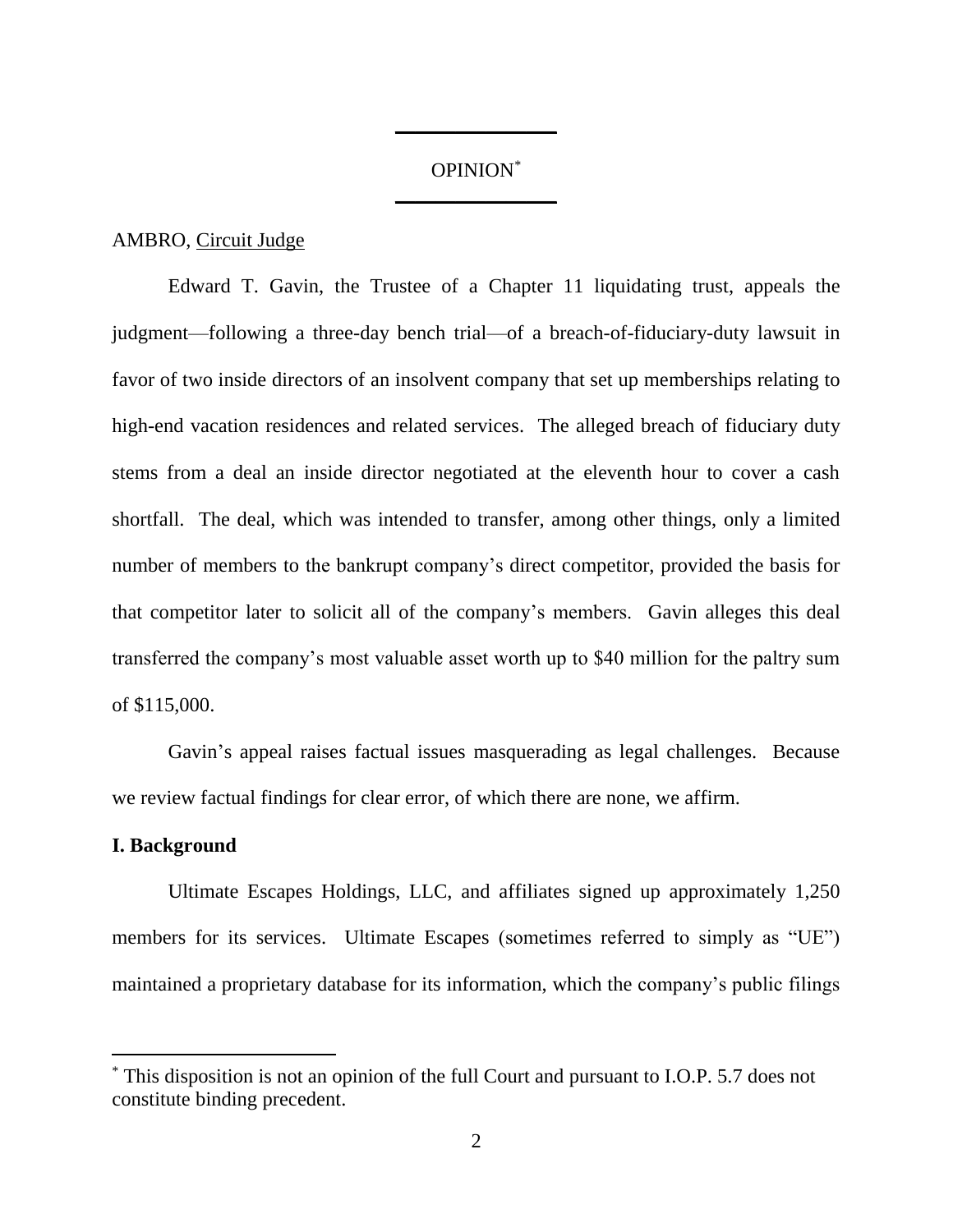valued at over \$14.5 million. The membership information served as collateral for a revolving loan by its primary lender, CapSource. The loan was also personally guaranteed by Appellees James M. Tousignant and Richard Keith, the company's inside directors. Ultimate Escapes ran into significant financial difficulties and began confidential merger discussions with its direct competitor, Club Holdings, LLC, whose primary lender was also CapSource. Ultimate Escapes' Board, which included Tousignant, Keith, and three outside directors, viewed a merger with Club Holdings as the best option because CapSource would need to approve the newly formed company's restructured debt. The Board authorized Tousignant and Keith to take action as reasonably necessary to effect the merger.

While the merger discussions continued with Club Holdings, Ultimate Escapes continued to face financial problems. To cover cash shortfalls, Keith contributed \$100,000 for mortgage payments and Tousignant contributed \$50,000 for interest payments. The financial difficulties continued, however, and in late July 2010 the Board discovered that Ultimate Escapes had insufficient cash to meet payroll and other urgent obligations due Friday, August 6. Tousignant approached CapSource for funding, but it refused. Tousignant then asked Club Holdings for funding. It agreed to purchase one of Ultimate Escapes' properties, but due to unanticipated closing costs Ultimate Escapes still needed \$115,000.

To cover this unexpected shortfall, Tousignant negotiated with Club Holdings an agreement that forms the basis of this case. The latter provided the \$115,000. In exchange, Ultimate Escapes agreed to use its best efforts to transfer three properties and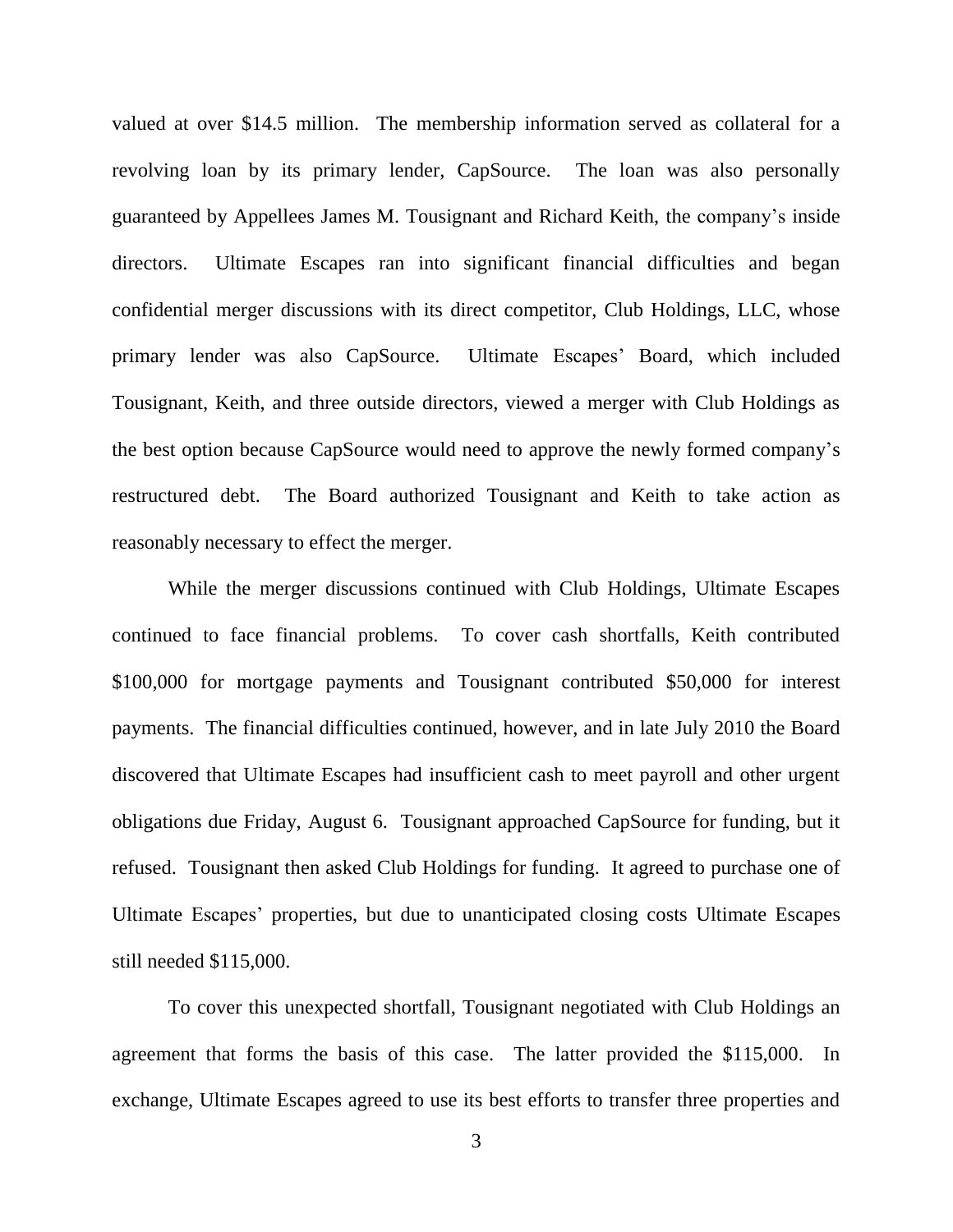30 members to Club Holdings. In the membership-transfer paragraph, the Agreement also lifted confidentiality restrictions that would be inconsistent with the membership transfers. J.A. 9 ("UE hereby knowingly and voluntarily waives any [confidentiality] restrictions . . . that may be construed as limiting or inconsistent with the rights of CH under this Section. . . . UE shall in no way or manner hold CH liable for any actions with respect to the direct solicitation of its members as set forth herein."). At 8:30 a.m. on Monday, August 9, Tousignant made a phone call to CapSource as a final attempt to secure funding. When it refused, Tousignant signed the Agreement with Club Holdings on behalf of Ultimate Escapes. It received the \$115,000 and was able to pay its employees and cover other urgent expenses that afternoon.

Later that month, Ultimate Escapes started to doubt whether the merger would happen, so it began seeking bidders for its assets. In September, its bidding agent accidently sent Club Holdings an email that discussed potential bidders. Alerted that Ultimate Escapes was pursuing alternatives to a merger, Club Holdings began masssoliciting Ultimate Escapes' members. Ultimate Escapes sent a cease-and-desist letter, but Club Holdings responded that the Agreement permitted solicitation.

Ultimate Escapes then filed for Chapter 11 bankruptcy and sought to reject the Agreement as an executory contract<sup>1</sup> and requested a temporary restraining order

<sup>&</sup>lt;sup>1</sup> "An executory contract is a contract under which the obligation[s] of both the bankrupt and the other party to the contract are so far underperformed that the failure of either to complete performance would constitute a material breach excusing the performance of the other." *In re Exide Techs.*, 607 F.3d 957, 962 (3d Cir. 2010), *as amended* (June 24, 2010) (citation and quotation marks omitted). A debtor may, with the court's permission, reject an executory contract in bankruptcy. 11 U.S.C. § 365.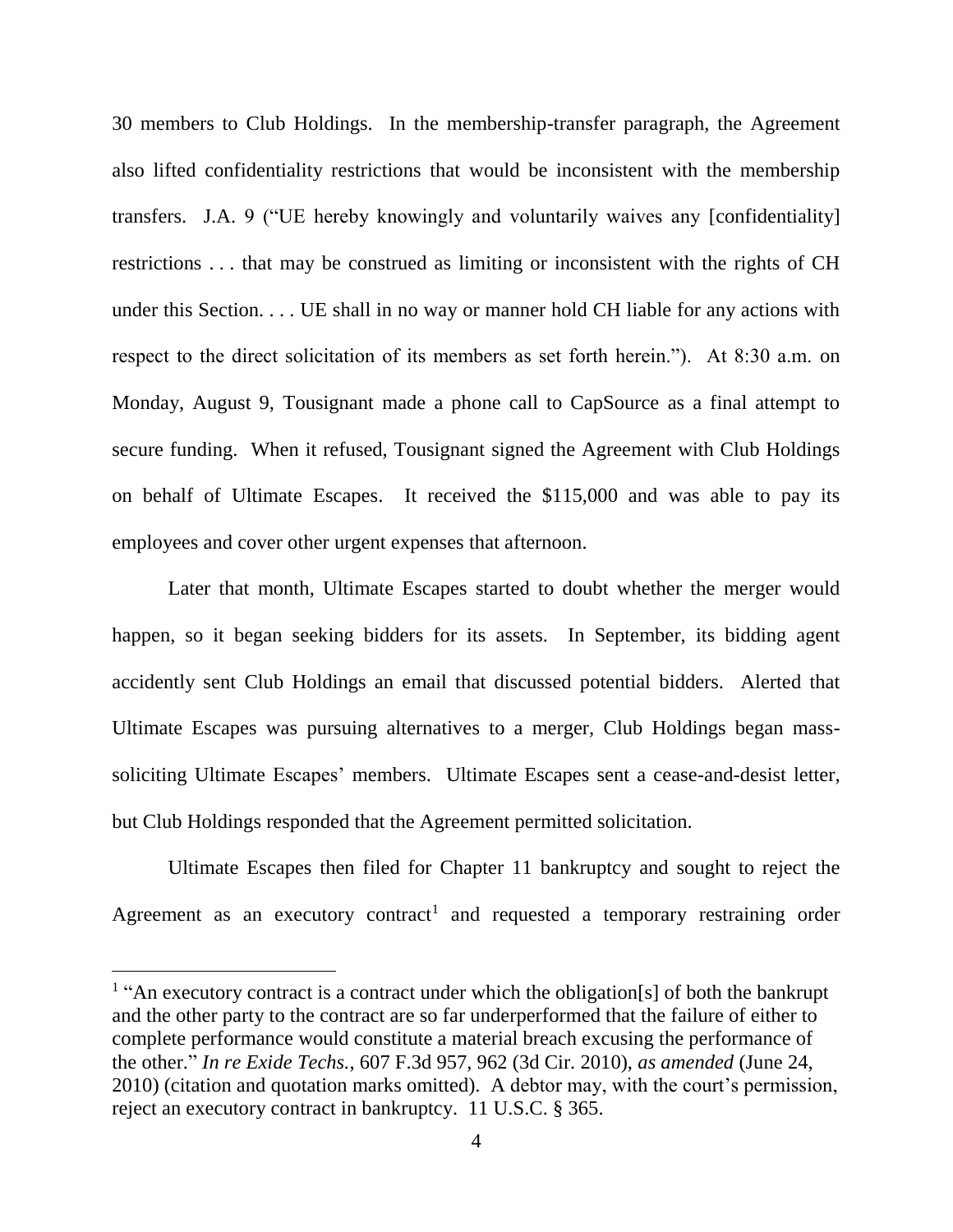enjoining solicitation of its non-transferred members by Club Holdings. The Bankruptcy Court allowed the company to reject the executory contract but denied the TRO, as it concluded that the Agreement likely permitted Club Holdings to solicit Ultimate Escapes' members. The confirmed liquidation plan transferred all assets into a liquidating trust and Gavin was appointed Trustee. He then brought suit against Tousignant and Keith for breaching their fiduciary duties to Ultimate Escapes in executing the Agreement on its behalf.

Following a three-day bench trial, the Bankruptcy Court filed its Proposed Findings of Fact and Conclusions of Law in recommending that the District Court enter judgment in favor of Tousignant and Keith. Gavin filed objections, and the District Court, after conducting a fresh review of the record, overruled the objections. This appeal followed.

## **II. Jurisdiction and Standard of Review**

The Bankruptcy Court and District Court had jurisdiction under 28 U.S.C. §§ 157 and 1334, and we have jurisdiction under 28 U.S.C. §§ 158 and 1291. We review the District Court's legal conclusions without any presumption of correctness and its factual findings for clear error. *See Copelin v. Spirco, Inc.*, 182 F.3d 174, 180 (3d Cir. 1999) (citing 28 U.S.C. § 157).

# **III. Analysis**

Gavin primarily argues that entire fairness instead of business judgment review should apply because Tousignant and Keith were either interested parties with conflicts or grossly negligent.The flaw underlying all Gavin's arguments is his use of hindsight.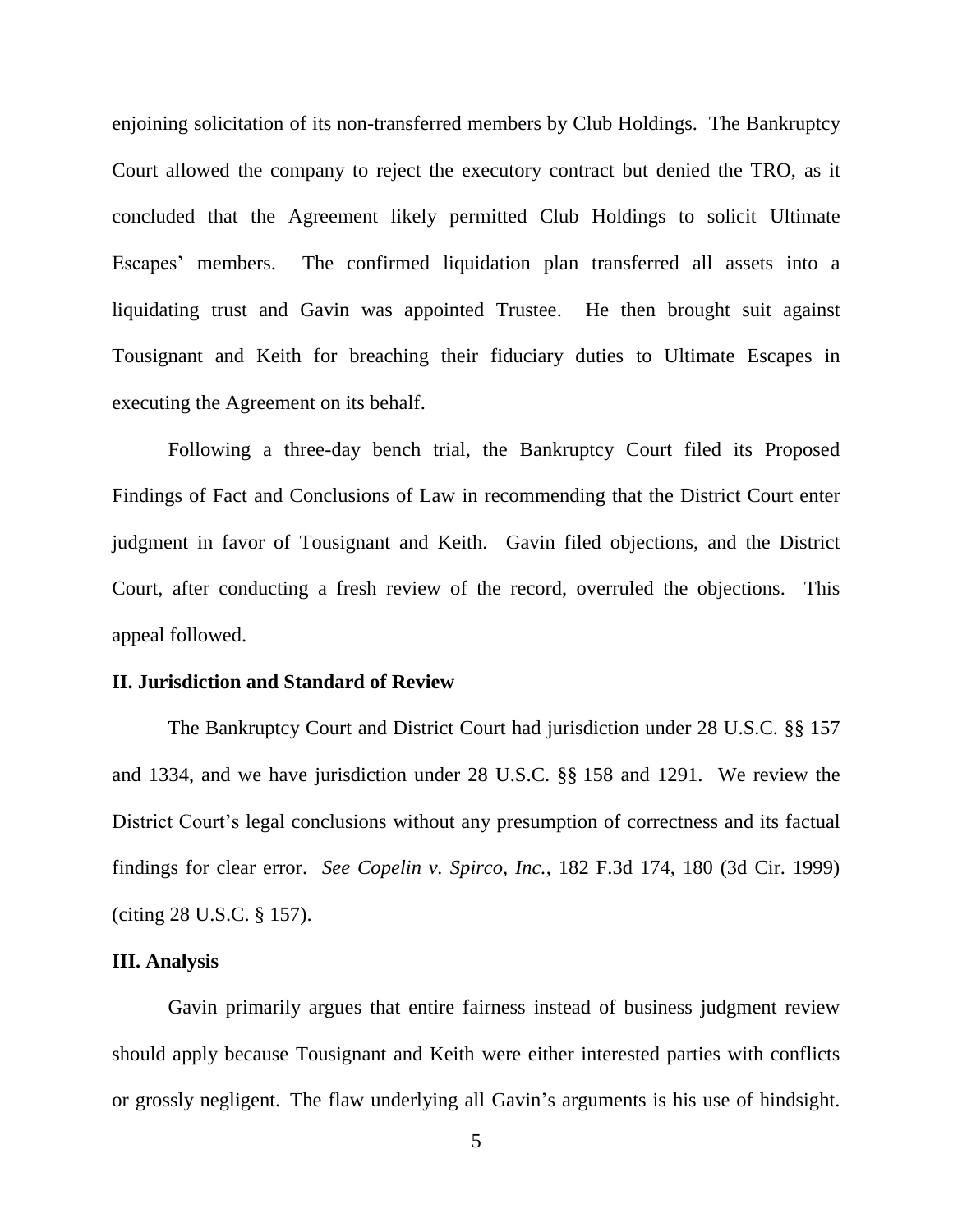He would have us analyze the fiduciary breach because of an after-the-fact result: that over a month after the Agreement's execution Club Holdings was tipped off that the merger no longer might go through, decided to mass-solicit customers, and relied on opaque language in the Agreement to justify doing so. Regardless of the eventual outcome, we judge a fiduciary's actions based on what he reasonably knew at the time he acted. *See, e.g., Chen v. Howard-Anderson*, 87 A.3d 648, 665 (Del. Ch. 2014) ("Fiduciary decisions are not judged by hindsight. The defendants' actions must stand or fall based on what they knew and did at the time.").

## **A. Business Judgment Rule or Entire Fairness**

The business judgment rule is Delaware's default standard of review for a business decision. It presumes that the directors "acted on an informed basis, in good faith and in the honest belief that the action taken was in the best interests of the company." *In re Trados Inc. S'holder Litig.*, 73 A.3d 17, 43 (Del. Ch. 2013) (quotation marks and citations omitted)*.* A director's decision is upheld if it has any rational basis. *Id.* However, if a director breaches a fiduciary duty to the entity, such as the duty of loyalty or of care, the court applies the entire fairness standard. *See id.* at 44. Under this standard, the director must prove "that the transaction was the product of both fair dealing *and* fair price." *Id.* (emphasis in original) (quotation marks and citation omitted). $<sup>2</sup>$ </sup>

 $2$  In the alternative, Gavin argues that an intermediate level of review, enhanced scrutiny, should apply. As the Bankruptcy and District Courts correctly ruled, however, enhanced scrutiny does not apply because the Agreement did not cause a change in control and was not a merger agreement, or any other specific, recurring, and readily identifiable situation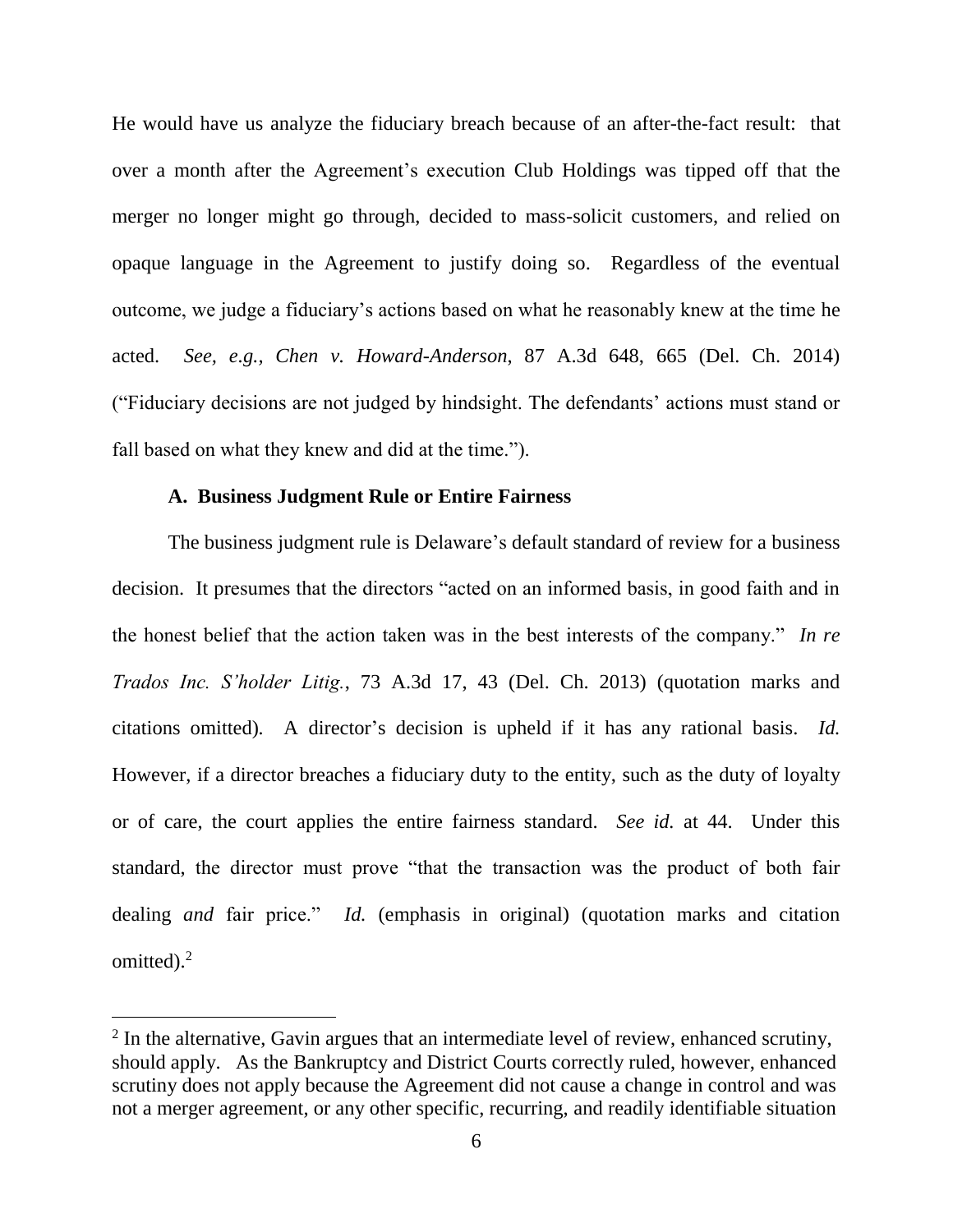The Bankruptcy Court and District Court ruled that Gavin failed to carry his evidentiary burden to rebut the presumption that the business judgment rule applied. *See In re Walt Disney Co. Derivative Litig.*, 907 A.2d 693, 747 (Del. Ch. 2005), *aff'd*, 906 A.2d 27 (Del. 2006). Gavin argues that either the conflict of Tousignant and Keith or their gross negligence calls for entire fairness review.

### **1. Interestedness**

Gavin asserts that, "because he alleged interestedness, the trial court was first required to examine whether Appellees Tousignant and Keith stood to gain a material potential benefit or avoid a potential detriment from the challenged transaction . . ." App. Repl. Br. 9. This misstates Delaware law*. See Trados Inc.*, 73 A.3d at 51–52 ("At the pleadings stage, Chancellor Chandler recognized that it was reasonably conceivable that the VC directors faced a conflict of interest. . . . At trial, the plaintiff had the burden to prove on the facts of this case, by a preponderance of evidence, that [they were interested].") (citation omitted). At any rate, the Bankruptcy and District Courts found that Tousignant and Keith were not interested despite Gavin's characterization that "the District Court short-circuited the analysis and effectively assumed [they] were disinterested and independent." App. Repl. Br. 9-10.

in which Delaware law requires enhanced scrutiny. *See Reis v. Hazelett Strip-Casting Corp.*, 28 A.3d 442, 457 (Del. Ch. 2011). Although one of the Agreement's purposes was to keep the company in business to facilitate a later merger, it was not a merger agreement and contemplated no change in control. It was also not a sale of the company, as it only intended to transfer 30 members.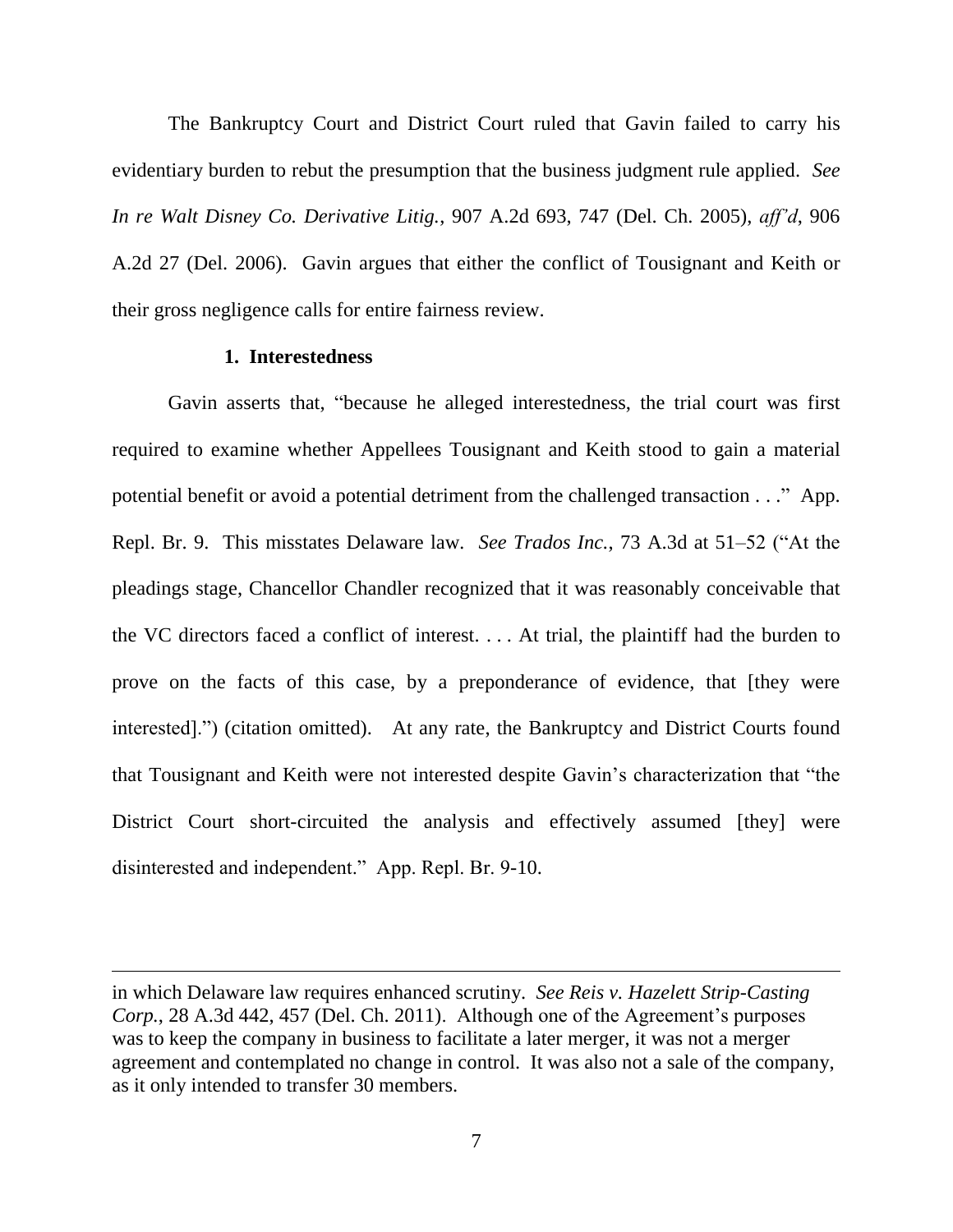In addition, Gavin mischaracterizes the Bankruptcy and District Courts' decisions as failing to take into account whether Tousignant and Keith were *materially* interested in the Agreement. Delaware law requires that "the benefit received by the director and not shared with stockholders must be 'of a sufficiently material importance, in the context of the director's economic circumstances, as to have made it improbable that the director could perform her fiduciary duties . . . without being influenced by her overriding personal interest.'" *Trados*, 73 A.3d at 45 (alteration in original) (citations omitted). The Bankruptcy and District Courts found that Tousignant and Keith were not materially interested in the Agreement. We agree: they gained no personal benefit from the transfer of the 30 membership interests nor from the provision on which Club Holdings eventually relied to justify mass solicitation of Ultimate Escapes' clients.

Gavin nonetheless contends that Tousignant and Keith were materially interested because the Agreement would allow Ultimate Escapes to meet payroll and stay in business, thus increasing chances of a future merger with Club Holdings. And if the merger went through, Tousignant and Keith would have a better chance of 1) being repaid their cash advances and relieved of personal guarantees, 2) remaining in similar positions and commensurate salary at the new company, and 3) avoiding civil and criminal liability for missing the August 6 payroll.

We see no clear error in the finding that these alleged benefits—including an increased chance of a merger with Club Holdings that might advantage Tousignant and Keith more than other stakeholders—did not have a material influence on the decision to enter the Agreement. The record shows that Keith was not involved in it; at most, he had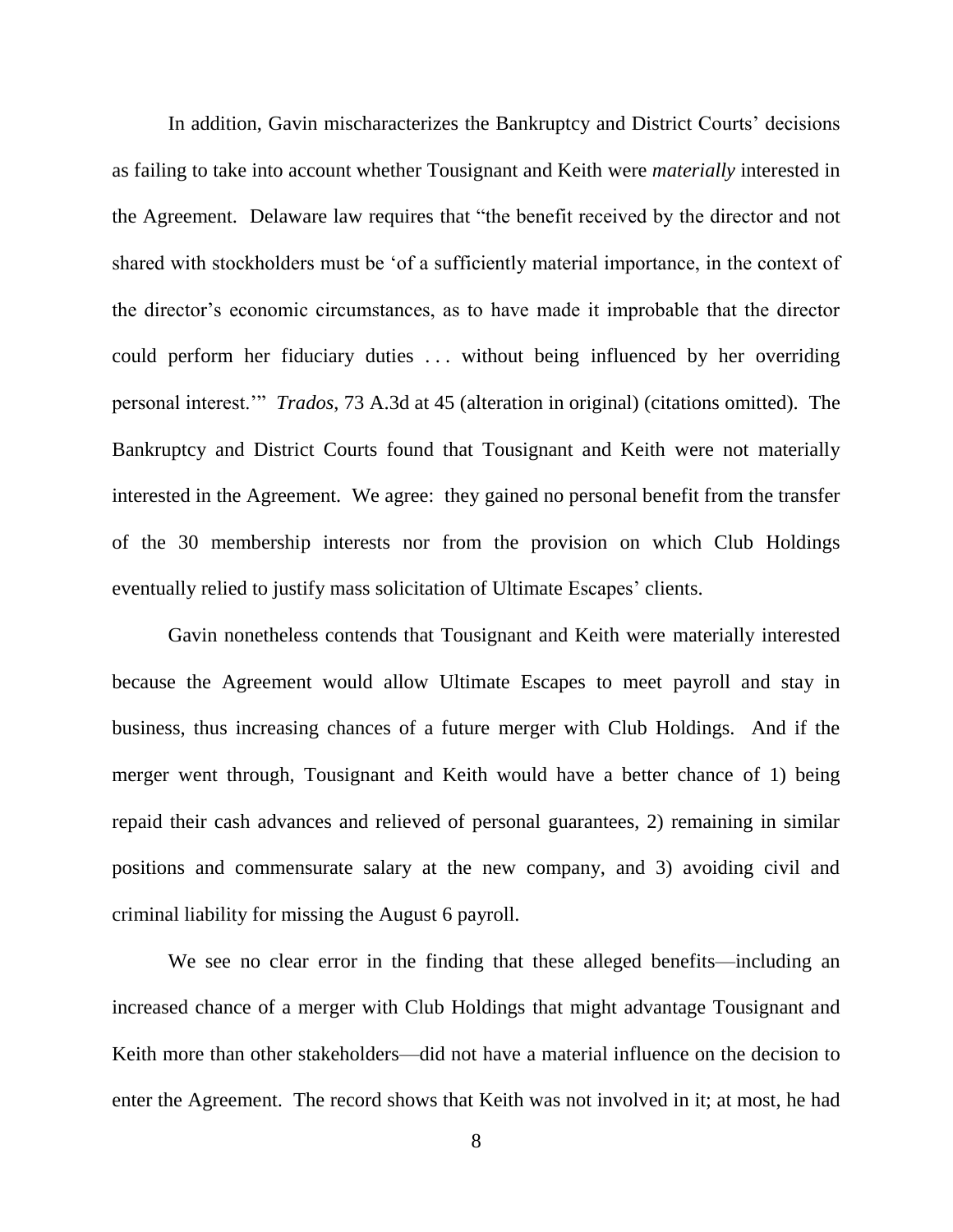general knowledge of the Agreement but did not know of the specific provision that allowed solicitation of Ultimate Escapes' members. As to Tousignant (who negotiated the Agreement), the Board still thought a merger with Club Holdings was the best option, and Tousignant's actions were entirely consistent with the Board's planned course of action. Tousignant also credibly testified that he entered this Agreement to protect Ultimate Escapes. If the company missed payroll, it would have to make a damaging disclosure in securities filings, all officers and directors could face civil or criminal liability, and it might have been forced to enter bankruptcy and cease operations. Hence, given the potential harm that could befall Ultimate Escapes if it did not cover the cash shortfall, we do not see sufficient evidence that an increased chance of merger-specific benefits overrode Tousignant's actions on the eve of a funding deadline.

# **2. Gross Negligence**

Gavin next argues that entire fairness review applies because Tousignant and Keith were grossly negligent. *See In re Walt Disney Co. Derivative Litig.,* 906 A.2d 27, 64 (Del. 2006). As the Courts here correctly found, they were not grossly negligent because Tousignant, who took the lead in negotiating the Agreement, worked diligently on a constrained deadline to cover the cash shortfall. He was in constant communication with Keith and the rest of the Board throughout the weekend and was also steadily working throughout that time on closing the sale of a property to shore up the funding gap. He shared the Agreement with Ultimate Escapes' general counsel. He also made one last request for funding from the company's primary lender, and only after being rejected acquiesced to the Agreement.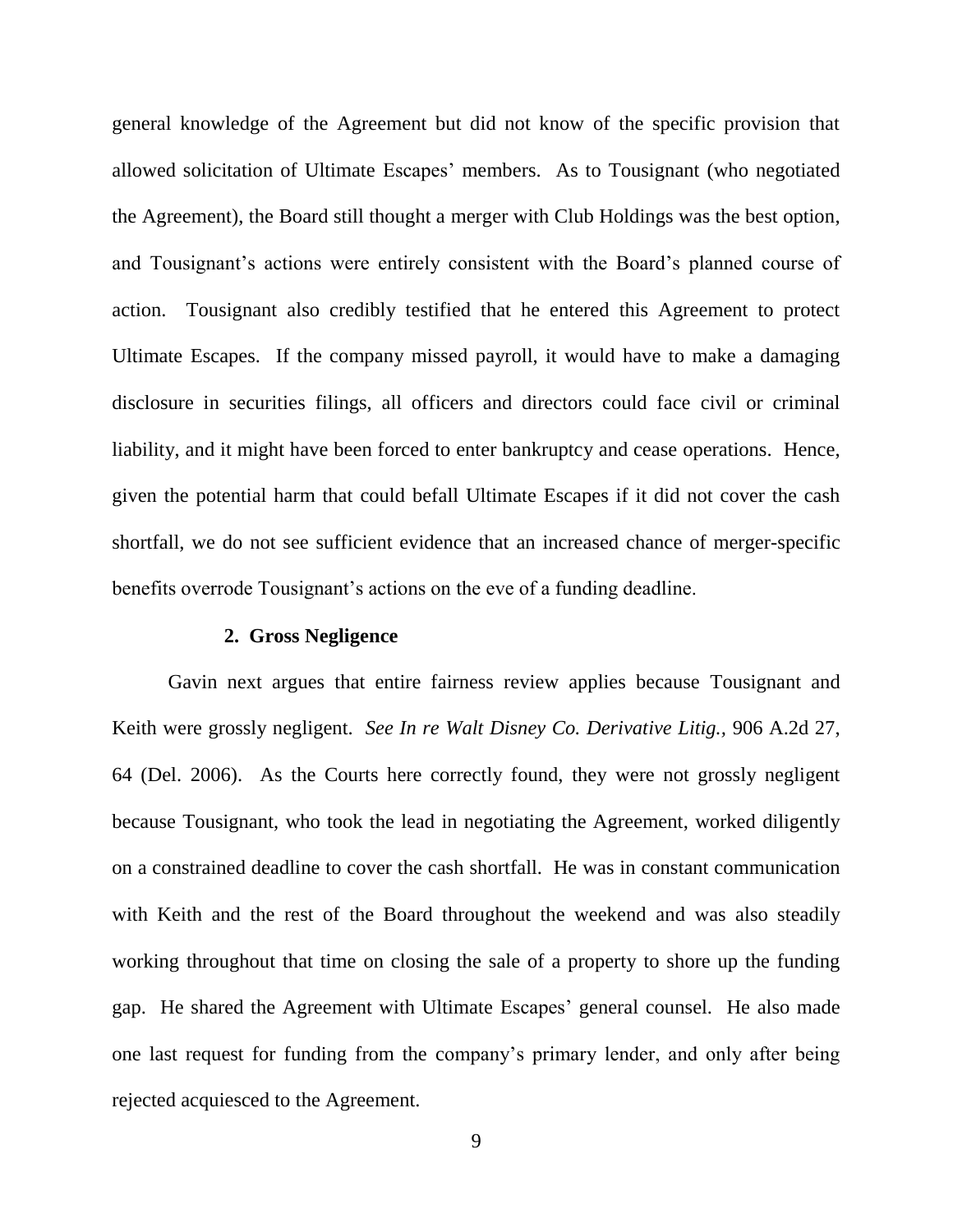Most importantly, Tousignant understood the Agreement to transfer 30 members only, and we agree with the District Court that only a "keen legal eye . . . [could] have recognized the poorly drafted language that [Club Holdings] relied upon as a basis for its mass solicitation." J.A. 41. Thus the record does not support the conclusion that any of Tousignant, Keith, or the Board, working under a tight deadline, was grossly negligent.

Because the business judgment rule applies, all Tousignant and Keith needed to show was that the transaction had a rational business purpose. *Trados*, 73 A.3d at 43. This requirement is easily met here: the transaction infused Ultimate Escapes with necessary cash to keep it afloat.

### **B. Waste**

 $\overline{a}$ 

Finally, Gavin contends the Agreement constituted "waste." *See Walt Disney Co.*, 907 A.2d at 748–49 ("Corporate waste is very rarely found in Delaware courts because the applicable test imposes such an onerous burden upon a plaintiff—proving 'an exchange that is so one sided that no business person of ordinary, sound judgment could conclude that the corporation has received adequate consideration.'") (citation omitted). We agree that the Agreement does not qualify as wasteful. It was intended to transfer 30 members to support the additional transfer of three properties to Club Holdings, thus following the industry custom of 10 members per home. Club Holdings did not start its mass solicitation until over a month after the Agreement was executed, and not until it discovered Ultimate Escapes was no longer wedded to the planned merger. $3$  While

 $3$  Gavin also contends that the Bankruptcy Court was inconsistent because, in its early ruling on Ultimate Escapes' requested TRO to enjoin solicitation, it ruled that the